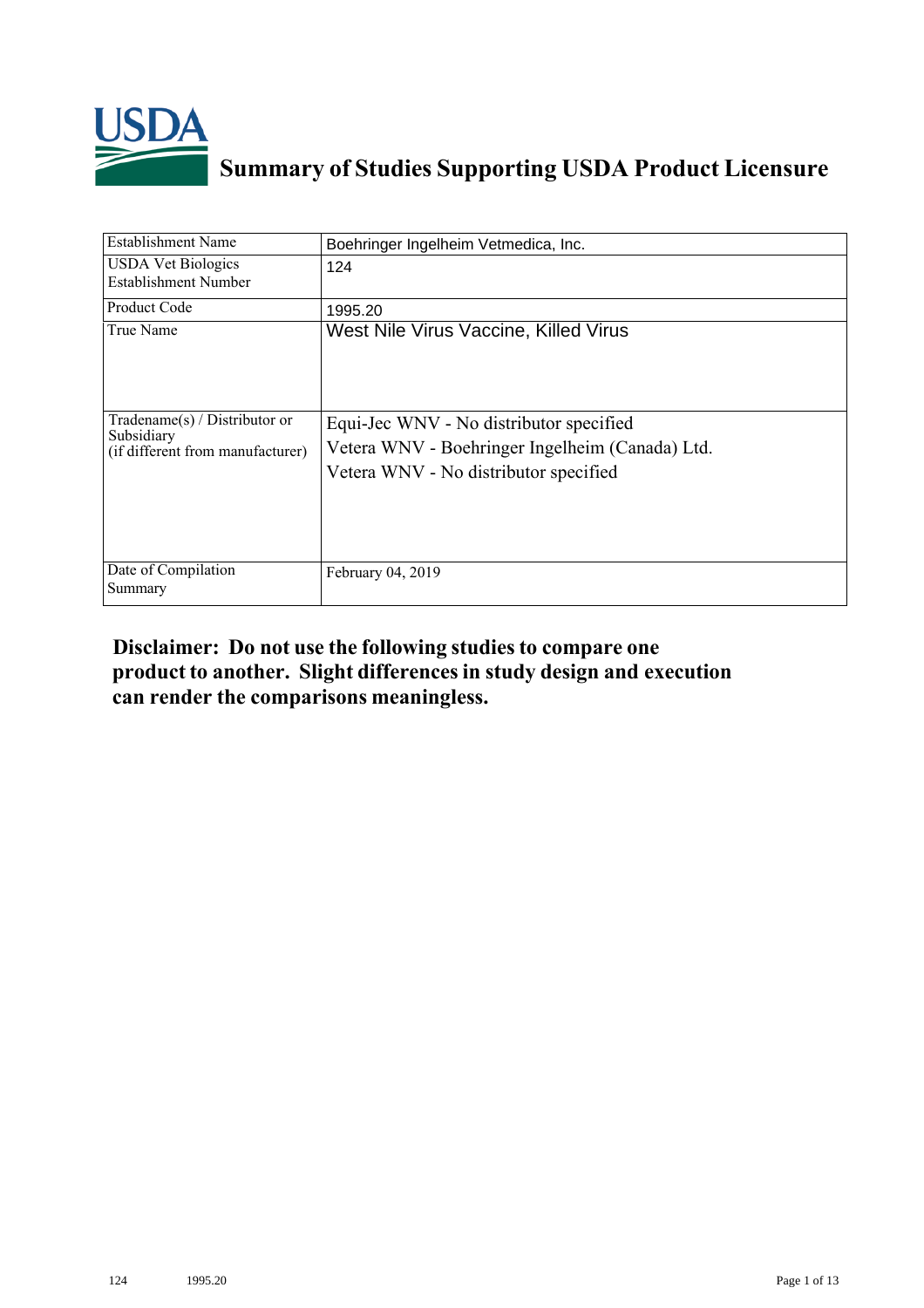| <b>Study Type</b>              | Efficacy                                                                            |                 |                   |  |  |  |  |  |  |  |  |
|--------------------------------|-------------------------------------------------------------------------------------|-----------------|-------------------|--|--|--|--|--|--|--|--|
| <b>Pertaining to</b>           | West Nile Virus (WNV)                                                               |                 |                   |  |  |  |  |  |  |  |  |
| <b>Study Purpose</b>           | Demonstration of twelve month duration of immunity against disease<br>caused by WNV |                 |                   |  |  |  |  |  |  |  |  |
| <b>Product Administration</b>  | Two doses, administered intramuscularly, 25 days apart                              |                 |                   |  |  |  |  |  |  |  |  |
| <b>Study Animals</b>           | 30 horses (20 vaccinates, 10 placebo controls) 4-5 months of age                    |                 |                   |  |  |  |  |  |  |  |  |
| <b>Challenge Description</b>   | West Nile Virus was administered at 380 days (10 vaccinated and 5                   |                 |                   |  |  |  |  |  |  |  |  |
|                                | placebo control animals) or 408 days (10 vaccinated and 5 placebo                   |                 |                   |  |  |  |  |  |  |  |  |
|                                | control animals) post-final vaccination.                                            |                 |                   |  |  |  |  |  |  |  |  |
| <b>Interval observed after</b> | Horses were observed twice daily for 14 days post-challenge and                     |                 |                   |  |  |  |  |  |  |  |  |
| challenge                      | once daily for an additional 7 days post-challenge.                                 |                 |                   |  |  |  |  |  |  |  |  |
| <b>Results</b>                 | An animal was considered affected by challenge if it developed                      |                 |                   |  |  |  |  |  |  |  |  |
|                                | neurological disease, as measured by mortality and microscopic                      |                 |                   |  |  |  |  |  |  |  |  |
|                                | evidence of virus-induced brain disease (histopathology).                           |                 |                   |  |  |  |  |  |  |  |  |
|                                |                                                                                     |                 |                   |  |  |  |  |  |  |  |  |
|                                | Animals were also monitored for viremia (detection of WNV in                        |                 |                   |  |  |  |  |  |  |  |  |
|                                | the blood).                                                                         |                 |                   |  |  |  |  |  |  |  |  |
|                                |                                                                                     |                 |                   |  |  |  |  |  |  |  |  |
|                                | Results are summarized as follows:                                                  |                 |                   |  |  |  |  |  |  |  |  |
|                                | <b>Outcome</b>                                                                      | <b>Controls</b> | <b>Vaccinates</b> |  |  |  |  |  |  |  |  |
|                                | Mortality                                                                           | 7/10(70%)       | 1/20(5%)          |  |  |  |  |  |  |  |  |
|                                | Viremia at least one day                                                            | $10/10(100\%)$  | $2/20(10\%)$      |  |  |  |  |  |  |  |  |
|                                |                                                                                     |                 |                   |  |  |  |  |  |  |  |  |
|                                | See raw data on following pages.                                                    |                 |                   |  |  |  |  |  |  |  |  |
|                                |                                                                                     |                 |                   |  |  |  |  |  |  |  |  |
| <b>USDA Approval Date</b>      | September 3, 2010                                                                   |                 |                   |  |  |  |  |  |  |  |  |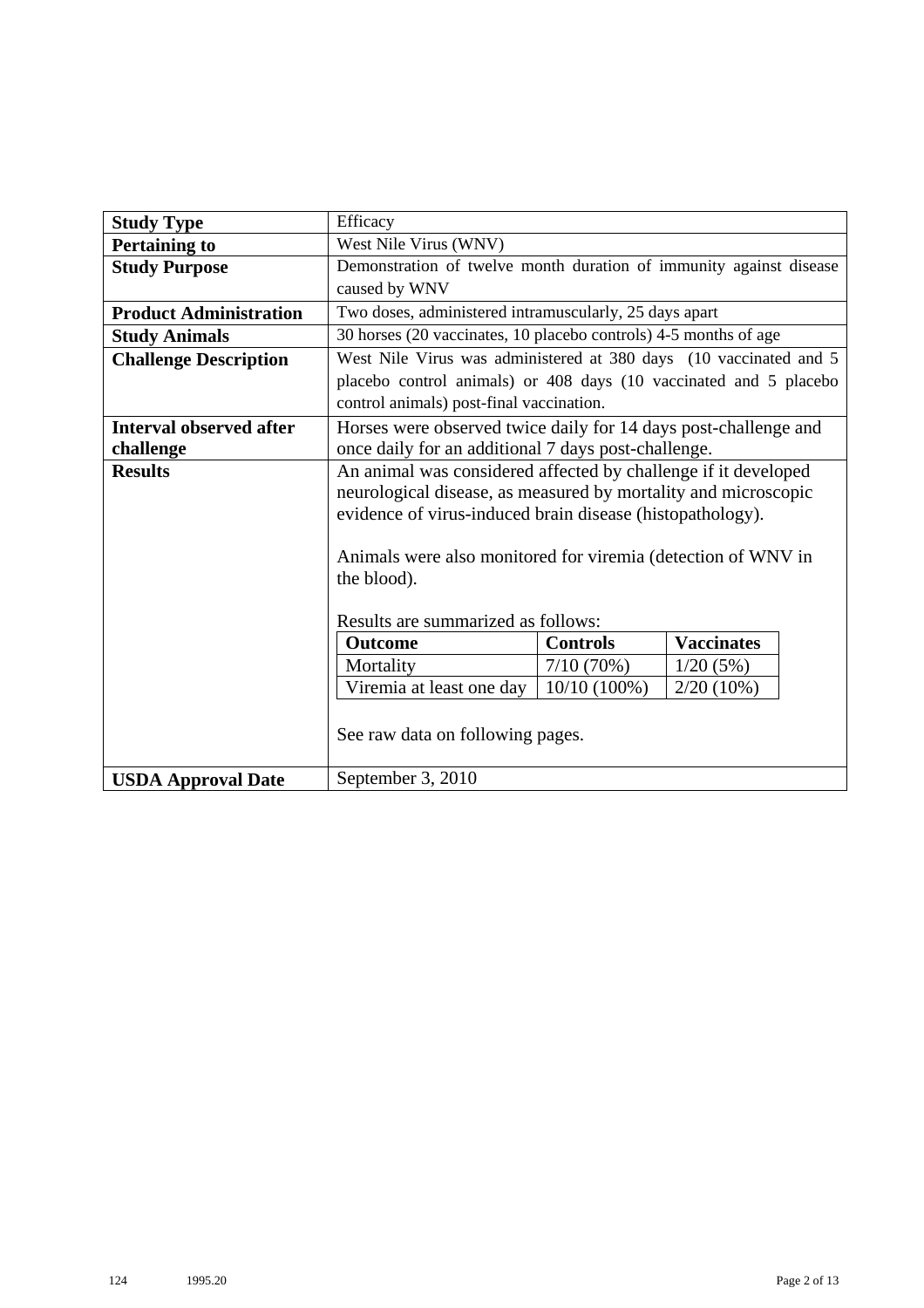| <b>Treatment</b>      | $\#$                    | Died or<br><b>Euthanized due</b> | <b>Severity Histopathological lesions</b> |                  |
|-----------------------|-------------------------|----------------------------------|-------------------------------------------|------------------|
|                       |                         | to disease<br>severity           | <b>Medulla</b>                            | Pons             |
|                       | $\mathbf{1}$            | Yes                              | 3                                         | 3                |
|                       | $\overline{2}$          | Yes                              | $\overline{3}$                            | $\overline{3}$   |
|                       | 3                       | Yes                              | 3                                         | $\mathfrak{Z}$   |
|                       | $\overline{\mathbf{4}}$ | Yes                              | $\overline{3}$                            | $\overline{3}$   |
| <b>Controls</b>       | $\overline{5}$          | Yes                              | $\overline{3}$                            | 3                |
| $(10 \text{ horses})$ | 6                       | Yes                              | $\overline{2}$                            | $\overline{2}$   |
|                       | $\overline{7}$          | Yes                              | $\mathbf{1}$                              | $\mathbf{1}$     |
|                       | 8                       | N <sub>o</sub>                   | $\mathbf{1}$                              | $\mathbf{1}$     |
|                       | $\boldsymbol{9}$        | No                               | $\mathbf{1}$                              | $\mathbf{1}$     |
|                       | 10                      | No                               | $\mathbf 1$                               | 0.5              |
|                       | $\mathbf{1}$            | Yes                              | $\overline{3}$                            | $\overline{3}$   |
|                       | $\boldsymbol{2}$        | N <sub>o</sub>                   | $\overline{2}$                            | 0.5              |
|                       | $\overline{\mathbf{3}}$ | No                               | $\mathbf{1}$                              | 1                |
|                       | $\overline{\mathbf{4}}$ | N <sub>o</sub>                   | 1                                         | 0.5              |
|                       | $\overline{\mathbf{5}}$ | N <sub>o</sub>                   | $\mathbf{1}$                              | 0.5              |
|                       | 6                       | N <sub>0</sub>                   | $\mathbf{1}$                              | 0.5              |
|                       | 7                       | No                               | 0.5                                       | 0.5              |
|                       | 8                       | No                               | 0.5                                       | 0.5              |
|                       | $\boldsymbol{9}$        | No                               | 0.5                                       | $\overline{0}$   |
| <b>Vaccinates</b>     | $\overline{10}$         | No                               | $\boldsymbol{0}$                          | $\overline{0.5}$ |
| $(20$ horses)         | 11                      | No                               | $\boldsymbol{0}$                          | $\boldsymbol{0}$ |
|                       | 12                      | N <sub>o</sub>                   | $\boldsymbol{0}$                          | $\boldsymbol{0}$ |
|                       | 13                      | $\rm No$                         | $\boldsymbol{0}$                          | $\boldsymbol{0}$ |
|                       | 14                      | No                               | $\overline{0}$                            | $\overline{0}$   |
|                       | 15                      | N <sub>o</sub>                   | $\overline{0}$                            | $\overline{0}$   |
|                       | 16                      | No                               | $\boldsymbol{0}$                          | $\boldsymbol{0}$ |
|                       | 17                      | No                               | $\boldsymbol{0}$                          | $\boldsymbol{0}$ |
|                       | 18                      | N <sub>o</sub>                   | $\overline{0}$                            | $\boldsymbol{0}$ |
|                       | 19                      | No                               | $\boldsymbol{0}$                          | $\boldsymbol{0}$ |
|                       | 20                      | N <sub>o</sub>                   | $\overline{0}$                            | $\overline{0}$   |

|         | Scoring of histopathological lesions:                                                                                                                                                                                                                                                                                                                                                  |
|---------|----------------------------------------------------------------------------------------------------------------------------------------------------------------------------------------------------------------------------------------------------------------------------------------------------------------------------------------------------------------------------------------|
| $0 =$   | No significant lesions.                                                                                                                                                                                                                                                                                                                                                                |
| $0.5 =$ | Rare, small, multifocal glial nodules scattered throughout the parenchyma.                                                                                                                                                                                                                                                                                                             |
| $1 =$   | Mild, nonsuppurative encephalitis characterized by mild multifocal perivascular cuffs with<br>lymphocytes and plasma cells and a rare neutrophil and scattered multifocal glial nodules composed<br>of glial cells with a few mononuclear inflammatory cells. Occasionally within this grade, there may<br>be minimval perivascular cuffing and more moderate scattered glial nodules. |
| $2 =$   | Moderate nonsuppurative encephalitis characterized by moderate lymphoplasmacytic perivascular<br>cuffs around many vessels and multifocal accumulations of glial nodules scattered throughout the<br>parenchyma.                                                                                                                                                                       |
| $3 =$   | Severe nonsuppurative encephalitis characterized by severe and thick lymphoplasmacytic<br>perivalent parameters with multiple scattered glial nodules throughout the parenchyma.                                                                                                                                                                                                       |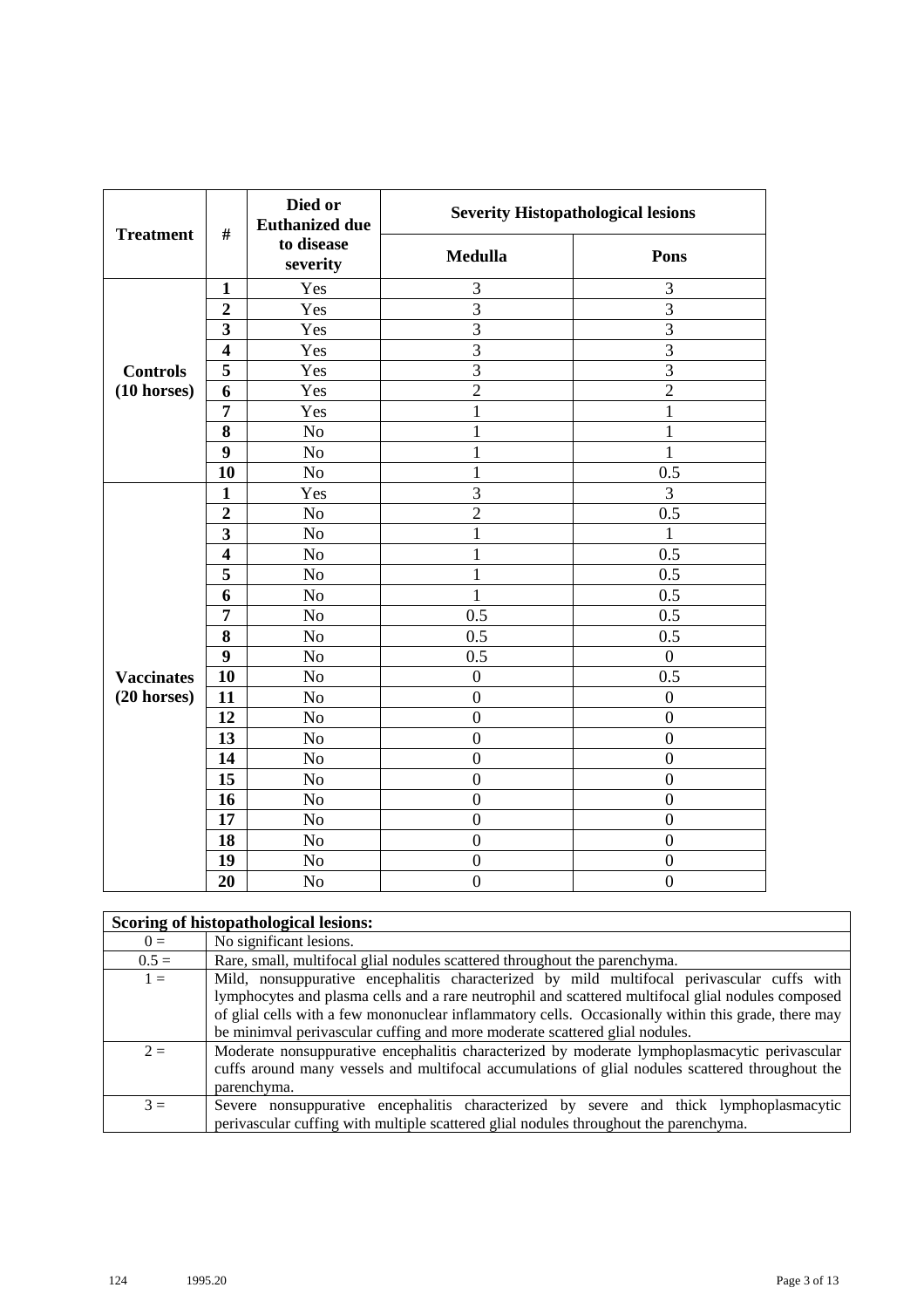| Viremia:                                                                                                                                                                           |    |           |    |    |         |            |      |       |    |    | Days Post-challenge |    |    |           |   |   |   |              |         |    |
|------------------------------------------------------------------------------------------------------------------------------------------------------------------------------------|----|-----------|----|----|---------|------------|------|-------|----|----|---------------------|----|----|-----------|---|---|---|--------------|---------|----|
| Treatment                                                                                                                                                                          | ₩  | $\bullet$ |    |    |         | N          |      | S     |    |    | m                   |    |    | $\bullet$ | ŀ | ő | é | $\mathbf{r}$ | 4       | ដ  |
|                                                                                                                                                                                    |    |           | NИ | Md | 하       |            | 화    | Md    | ÄМ | MI | 하                   | ZМ | NИ | Иď        |   |   |   |              |         |    |
|                                                                                                                                                                                    | ⊣  |           |    |    |         |            |      |       |    |    |                     |    |    |           |   |   |   |              |         | A  |
|                                                                                                                                                                                    | юı |           |    |    |         |            |      |       | βĘ |    | kβ                  |    |    |           |   |   |   |              |         | ÞÞ |
|                                                                                                                                                                                    | m  |           |    |    |         |            |      |       |    | k  |                     |    |    |           |   |   |   | ÞР           |         |    |
|                                                                                                                                                                                    | ₩  |           |    | m  |         |            |      |       | K  | R  |                     |    |    |           |   |   |   |              |         | Þ  |
| Controls                                                                                                                                                                           | m  |           |    | β  | 부치려의덕려석 | 11 리치영국체여동 | 회의검질 | 여여처처터 | 의의 |    |                     |    |    |           |   |   |   | Þ            | AAAAAAR | Þ  |
| (10 horses)                                                                                                                                                                        | ∣७ |           |    |    |         |            |      |       |    |    |                     |    |    |           |   |   |   |              |         | P  |
|                                                                                                                                                                                    |    |           |    | ₽  |         |            |      |       | 旨  | 匕  |                     |    |    |           |   |   |   |              |         | P  |
|                                                                                                                                                                                    | œ  |           |    |    |         |            |      |       | R  | ₽  |                     |    |    |           |   |   |   |              |         |    |
|                                                                                                                                                                                    | þ. |           |    | m  |         | 의직의        | おおは  | 의역력   | 尾  | ₽  | 20                  |    |    |           |   |   |   |              |         |    |
|                                                                                                                                                                                    | P  |           |    |    |         |            |      |       | ₽  |    |                     |    |    |           |   |   |   |              |         |    |
|                                                                                                                                                                                    | ⊢  |           |    |    |         |            |      |       |    |    |                     |    |    |           |   |   |   |              | Þ       | Þ  |
|                                                                                                                                                                                    | N  |           |    |    |         |            |      |       |    |    |                     |    |    |           |   |   |   |              |         |    |
|                                                                                                                                                                                    | r  |           |    |    |         |            |      |       |    |    |                     |    |    |           |   |   |   |              |         |    |
|                                                                                                                                                                                    | ↣  |           |    |    |         |            |      |       |    |    |                     |    |    |           |   |   |   |              |         |    |
|                                                                                                                                                                                    | m  |           |    |    |         |            |      |       |    |    |                     |    |    |           |   |   |   |              |         |    |
|                                                                                                                                                                                    | ю  |           |    |    | βŚ,     |            |      |       |    |    |                     |    |    |           |   |   |   |              |         |    |
|                                                                                                                                                                                    | ►  |           |    |    |         |            |      |       |    |    |                     |    |    |           |   |   |   |              |         |    |
|                                                                                                                                                                                    | þo |           |    |    | ₽       |            |      |       |    |    |                     |    |    |           |   |   |   |              |         |    |
|                                                                                                                                                                                    | Þ  |           |    |    |         |            |      |       |    |    |                     |    |    |           |   |   |   |              |         |    |
| Vaccinates                                                                                                                                                                         | ₽  |           |    |    |         |            |      |       |    |    |                     |    |    |           |   |   |   |              |         |    |
| (20 horses)                                                                                                                                                                        | Ħ  |           |    |    |         |            |      |       |    |    |                     |    |    |           |   |   |   |              |         |    |
|                                                                                                                                                                                    | P  |           |    |    |         |            |      |       |    |    |                     |    |    |           |   |   |   |              |         |    |
|                                                                                                                                                                                    | n  |           |    |    |         |            |      |       |    |    |                     |    |    |           |   |   |   |              |         |    |
|                                                                                                                                                                                    | Ħ  |           |    |    |         |            |      |       |    |    |                     |    |    |           |   |   |   |              |         |    |
|                                                                                                                                                                                    | N  |           |    |    |         |            |      |       |    |    |                     |    |    |           |   |   |   |              |         |    |
|                                                                                                                                                                                    | ρ  |           |    |    |         |            |      |       |    |    |                     |    |    |           |   |   |   |              |         |    |
|                                                                                                                                                                                    | Ħ  |           |    |    |         |            |      |       |    |    |                     |    |    |           |   |   |   |              |         |    |
|                                                                                                                                                                                    | p  |           |    |    |         |            |      |       |    |    |                     |    |    |           |   |   |   |              |         |    |
|                                                                                                                                                                                    | Þ  |           |    |    |         |            |      |       |    |    |                     |    |    |           |   |   |   |              |         |    |
|                                                                                                                                                                                    | R  |           |    |    |         |            |      |       |    |    |                     |    |    |           |   |   |   |              |         |    |
| Actual value in plaque-forming units per milliliter equivalents (PFUeg/mL) = Positive for virus isolation<br>Blank = Negative for virus isolation ( $\leq$ PEUeg/mL)<br>$D = Dead$ |    |           |    |    |         |            |      |       |    |    |                     |    |    |           |   |   |   |              |         |    |
| N = Not recorded; horse was circling with sporadic head / neck tremors.                                                                                                            |    |           |    |    |         |            |      |       |    |    |                     |    |    |           |   |   |   |              |         |    |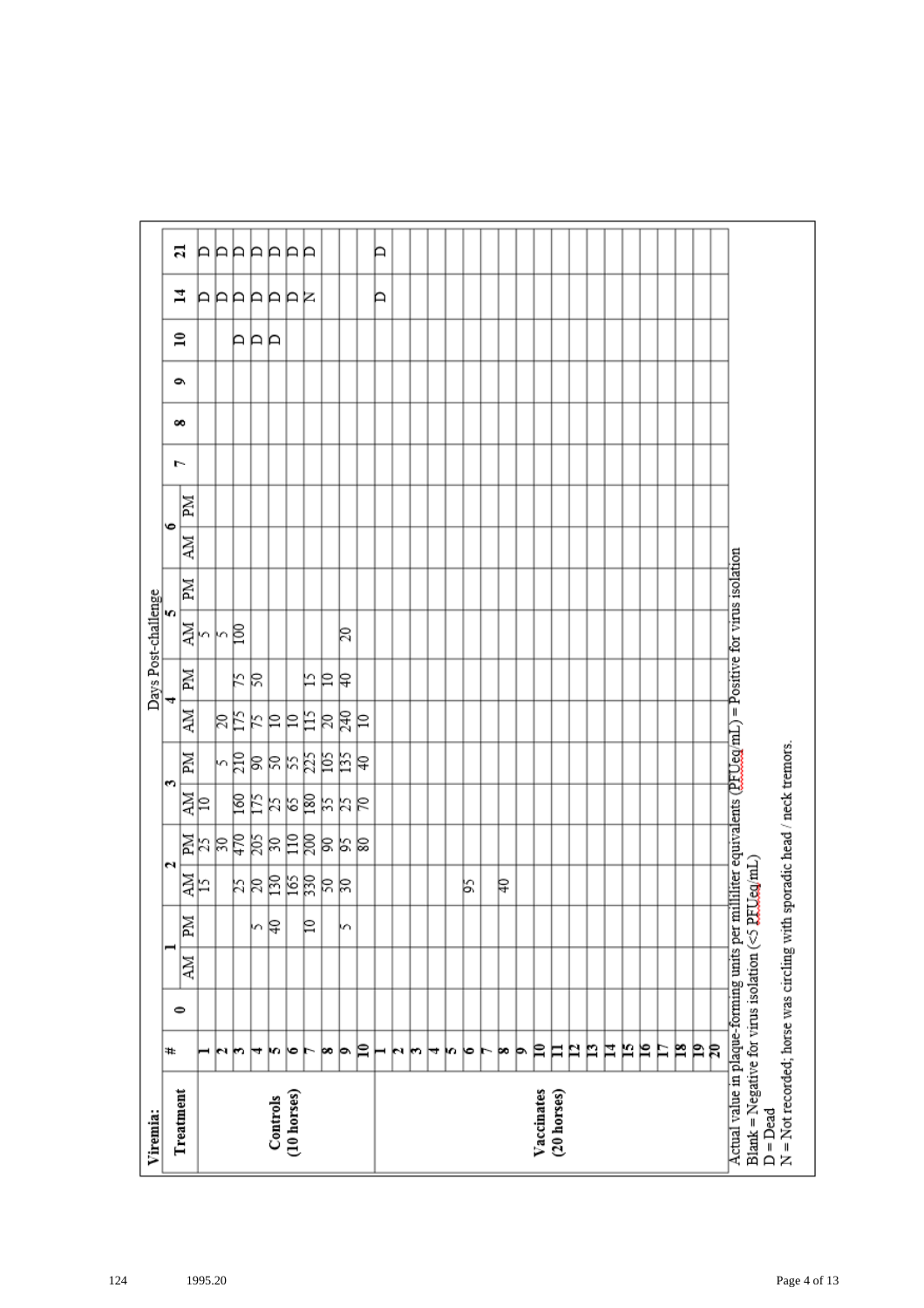| <b>Study Type</b>              | Efficacy                                                            |  |  |  |  |  |  |  |  |  |
|--------------------------------|---------------------------------------------------------------------|--|--|--|--|--|--|--|--|--|
| <b>Pertaining to</b>           | <b>West Nile Virus</b>                                              |  |  |  |  |  |  |  |  |  |
| <b>Study Purpose</b>           | Demonstration of efficacy against WNV                               |  |  |  |  |  |  |  |  |  |
| <b>Product Administration</b>  | Two doses, administered intramuscularly 21 days apart               |  |  |  |  |  |  |  |  |  |
| <b>Study Animals</b>           | 28 horses (19 vaccinates, 9 placebo controls) 4-5 months of age     |  |  |  |  |  |  |  |  |  |
| <b>Challenge Description</b>   | West Nile Virus was administered intrathecally at 14 days (to 10    |  |  |  |  |  |  |  |  |  |
|                                | vaccinated and 5 placebo control animals) and 28 days (to 9         |  |  |  |  |  |  |  |  |  |
|                                | vaccinated and 4 placebo control animals) after the second          |  |  |  |  |  |  |  |  |  |
|                                | vaccination                                                         |  |  |  |  |  |  |  |  |  |
| <b>Interval observed after</b> | Horses were bled on the day of challenge, twice daily for 6 days    |  |  |  |  |  |  |  |  |  |
| challenge                      | post-challenge, once daily for an additional 4 days post-challenge, |  |  |  |  |  |  |  |  |  |
|                                | and on day 14 post-challenge                                        |  |  |  |  |  |  |  |  |  |
| <b>Results</b>                 | The primary outcome was viremia (detection of WNV in the            |  |  |  |  |  |  |  |  |  |
|                                | blood). While the test method was quantitative, an animal was       |  |  |  |  |  |  |  |  |  |
|                                | considered to be positive (affected by challenge) if any virus was  |  |  |  |  |  |  |  |  |  |
|                                | detected in the blood on one or more occasions post-challenge.      |  |  |  |  |  |  |  |  |  |
|                                | The number of animals positive for (affected by) viremia at least   |  |  |  |  |  |  |  |  |  |
|                                | once is summarized as follows:                                      |  |  |  |  |  |  |  |  |  |
|                                | <b>Vaccinates</b><br><b>Controls</b>                                |  |  |  |  |  |  |  |  |  |
|                                | 8/9(89%)<br>1/19(5%)                                                |  |  |  |  |  |  |  |  |  |
|                                |                                                                     |  |  |  |  |  |  |  |  |  |
|                                | See raw data on the following page.                                 |  |  |  |  |  |  |  |  |  |
|                                |                                                                     |  |  |  |  |  |  |  |  |  |
|                                |                                                                     |  |  |  |  |  |  |  |  |  |
| <b>USDA Approval Date</b>      | <b>August 25, 2008</b>                                              |  |  |  |  |  |  |  |  |  |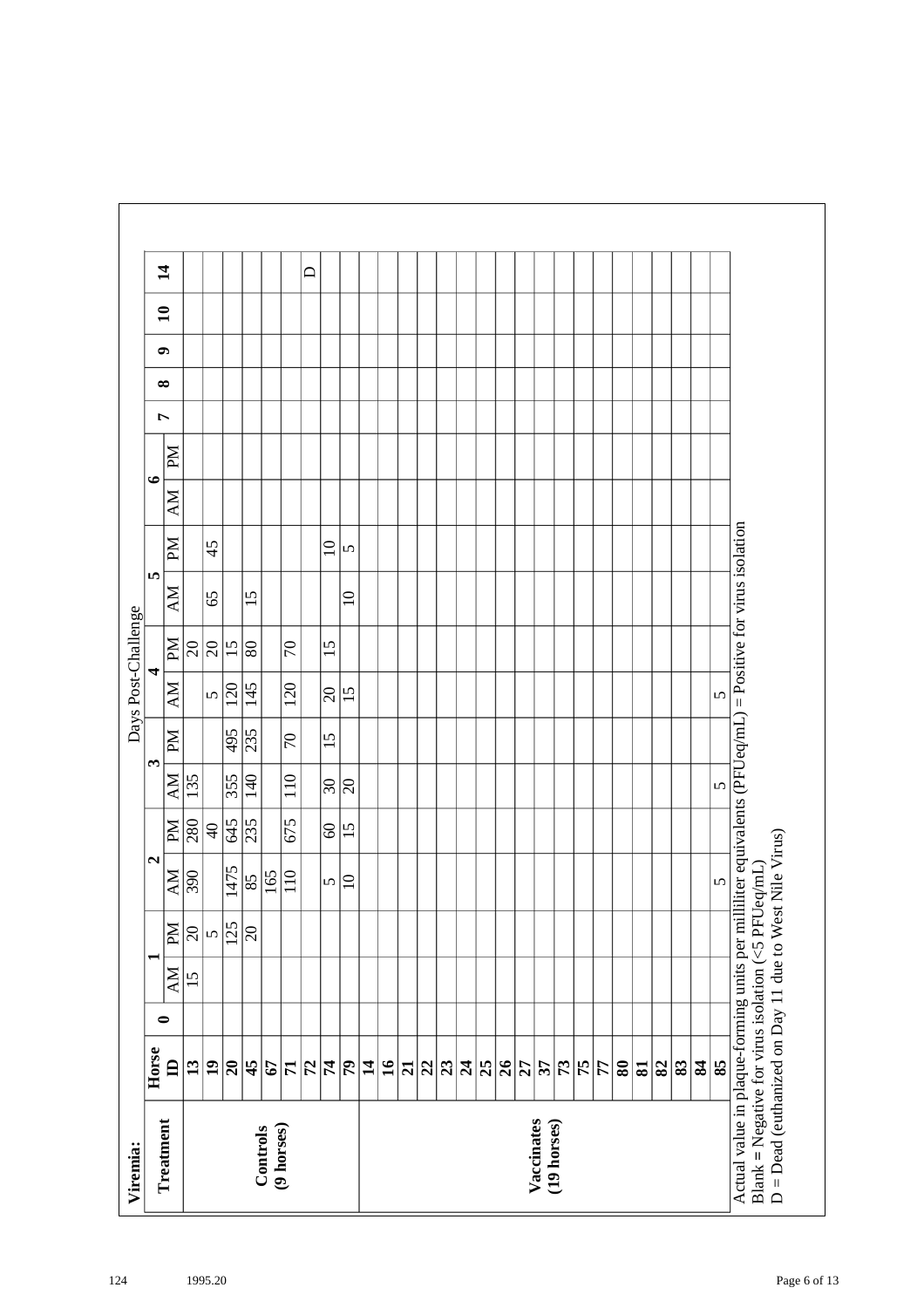| <b>Study Type</b>              | Efficacy |                              |                                                                |                   |                                                                     |  |  |  |  |  |  |  |
|--------------------------------|----------|------------------------------|----------------------------------------------------------------|-------------------|---------------------------------------------------------------------|--|--|--|--|--|--|--|
| <b>Pertaining to</b>           |          | West Nile Virus (WNV)        |                                                                |                   |                                                                     |  |  |  |  |  |  |  |
| <b>Study Purpose</b>           |          |                              |                                                                |                   | Demonstration of six month duration of immunity against WNV         |  |  |  |  |  |  |  |
| <b>Product Administration</b>  |          |                              | Two doses, administered intramuscularly 21 days apart          |                   |                                                                     |  |  |  |  |  |  |  |
| <b>Study Animals</b>           |          |                              |                                                                |                   | 30 horses (20 vaccinates, 10 placebo controls) 4-5 months of age    |  |  |  |  |  |  |  |
| <b>Challenge Description</b>   |          |                              | Challenge by West Nile Virus was administered at 180 days      |                   |                                                                     |  |  |  |  |  |  |  |
|                                |          |                              |                                                                |                   | (Challenge Group 1: 10 vaccinated and 5 placebo control animals)    |  |  |  |  |  |  |  |
|                                |          |                              | or 243 days (Challenge Group 2: 10 vaccinated and 5 placebo    |                   |                                                                     |  |  |  |  |  |  |  |
|                                |          |                              | control animals) after second vaccination                      |                   |                                                                     |  |  |  |  |  |  |  |
| <b>Interval observed after</b> |          |                              |                                                                |                   | Horses were bled on the day of challenge, twice daily for 6 days    |  |  |  |  |  |  |  |
| challenge                      |          |                              |                                                                |                   | post-challenge, once daily for an additional 4 days post-challenge, |  |  |  |  |  |  |  |
|                                |          | and on day 14 post-challenge |                                                                |                   |                                                                     |  |  |  |  |  |  |  |
| <b>Results</b>                 |          |                              | The primary outcome was viremia (detection of $WNV$ in the     |                   |                                                                     |  |  |  |  |  |  |  |
|                                |          |                              | blood). While the test method was quantitative, an animal was  |                   |                                                                     |  |  |  |  |  |  |  |
|                                |          |                              |                                                                |                   | considered to be positive (affected by challenge) if any virus was  |  |  |  |  |  |  |  |
|                                |          |                              | detected in the blood on one or more occasions post-challenge. |                   |                                                                     |  |  |  |  |  |  |  |
|                                |          |                              |                                                                |                   |                                                                     |  |  |  |  |  |  |  |
|                                |          |                              | The number of animals positive for viremia at least once       |                   |                                                                     |  |  |  |  |  |  |  |
|                                |          |                              | (affected) is summarized as follows:                           |                   |                                                                     |  |  |  |  |  |  |  |
|                                |          | <b>Challenge</b>             | <b>Controls</b>                                                | <b>Vaccinates</b> |                                                                     |  |  |  |  |  |  |  |
|                                |          | Group                        |                                                                |                   |                                                                     |  |  |  |  |  |  |  |
|                                |          | $\overline{2}$               | 5/5(100%)                                                      | 2/10(20%)         |                                                                     |  |  |  |  |  |  |  |
|                                |          | Combined                     | $5/5(100\%)$                                                   | 4/10(40%)         |                                                                     |  |  |  |  |  |  |  |
|                                |          |                              | $10/10(100\%)$                                                 | 6/20(30%)         |                                                                     |  |  |  |  |  |  |  |
|                                |          |                              | See raw data on the following page.                            |                   |                                                                     |  |  |  |  |  |  |  |
|                                |          |                              |                                                                |                   |                                                                     |  |  |  |  |  |  |  |
| <b>USDA Approval Date</b>      |          | October 21, 2009             |                                                                |                   |                                                                     |  |  |  |  |  |  |  |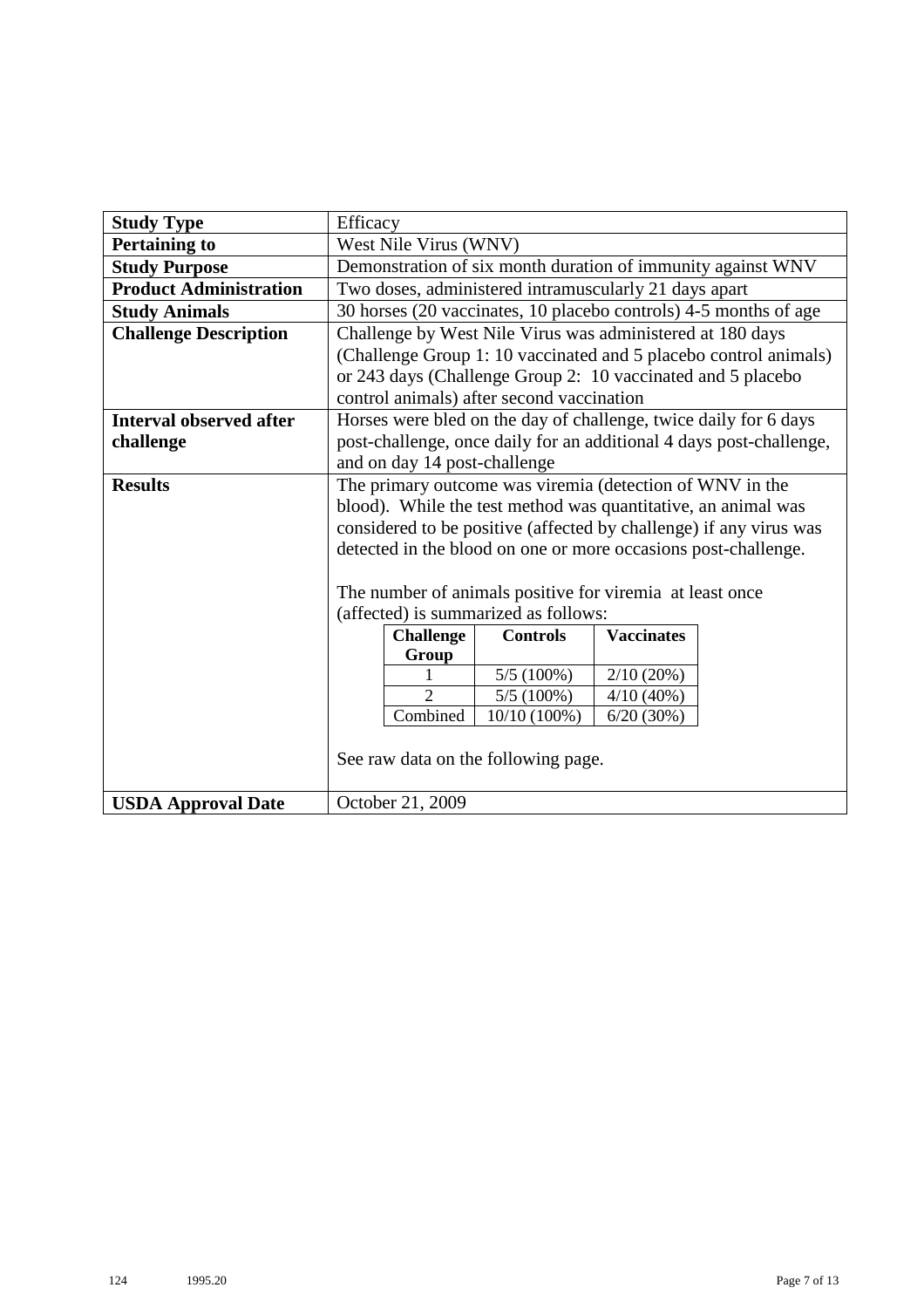|                     | Final | Outcome        | Positive     | Positive            | Positive         | Positive                 | Positive        | Negative     | Negative       | Negative     | Negative     | Positive                  | Positive     | Negative     | Negative   | Negative   | Negative        | Positive   | Positive         | Positive   | Positive                 | Positive              | Negative | Positive | Negative   | Positive        | Negative                | Negative                   | Negative | Positive | Positive   | Negative   |
|---------------------|-------|----------------|--------------|---------------------|------------------|--------------------------|-----------------|--------------|----------------|--------------|--------------|---------------------------|--------------|--------------|------------|------------|-----------------|------------|------------------|------------|--------------------------|-----------------------|----------|----------|------------|-----------------|-------------------------|----------------------------|----------|----------|------------|------------|
|                     |       | $\sharp$       |              | z                   |                  |                          | $\mathsf{z}$    |              |                |              |              |                           |              | Z            |            |            |                 |            |                  | z          |                          |                       |          |          |            |                 |                         |                            |          |          |            |            |
|                     |       | $\mathbf{a}$   |              |                     |                  |                          |                 |              |                |              |              |                           |              |              |            |            |                 |            |                  |            |                          |                       |          |          |            |                 |                         |                            |          |          |            |            |
|                     |       | ๑              |              |                     |                  |                          |                 |              |                |              |              |                           |              |              |            |            |                 |            |                  |            |                          |                       |          |          |            |                 |                         |                            |          |          |            |            |
|                     |       | ∞              |              |                     |                  |                          |                 |              |                |              |              |                           |              |              |            |            |                 |            |                  |            |                          |                       |          |          |            |                 |                         |                            |          |          |            |            |
|                     |       | Ļ              |              |                     |                  |                          |                 |              |                |              |              |                           |              |              |            |            |                 |            |                  |            |                          |                       |          |          |            |                 |                         |                            |          |          |            |            |
|                     | ७     | $\mathbb{N}$   |              |                     |                  |                          |                 |              |                |              |              |                           |              |              |            |            |                 |            |                  |            |                          |                       |          |          |            |                 |                         |                            |          |          |            |            |
|                     |       | NИ             |              |                     |                  |                          |                 |              |                |              |              |                           |              |              |            |            |                 |            |                  | 5          |                          |                       |          |          |            |                 |                         |                            |          |          |            |            |
|                     |       | PМ             |              |                     |                  |                          |                 |              |                |              |              |                           |              |              |            |            |                 |            |                  | 5          |                          |                       |          |          |            |                 |                         |                            |          |          |            |            |
|                     | In.   | MУ             |              | 65                  |                  |                          | 15              |              |                |              |              |                           |              |              |            |            |                 |            |                  | 5          |                          | 5                     |          |          |            |                 |                         |                            |          |          |            |            |
|                     |       | Md             | 45           | $\pmb{\mathcal{S}}$ | 45               | 25                       | $\overline{55}$ |              |                |              |              |                           |              |              |            |            |                 | $\Xi$      | $\overline{10}$  |            |                          | 45                    |          |          |            |                 |                         |                            |          |          |            |            |
|                     | 4     | NИ             | 105          | 85                  | $\overline{80}$  | $\Theta$                 | 110             |              |                |              |              |                           |              |              |            |            |                 | $50\,$     | 45               | ທ∣         | ੩                        | 45                    |          | 5        |            |                 |                         |                            |          |          |            |            |
|                     |       |                | 55           | $\overline{4}$      | $\overline{125}$ | $\Theta$                 | 135             |              |                |              |              | 5                         |              |              |            |            |                 | 100        | 135              |            | 25                       | $ \varepsilon$        |          |          |            |                 |                         |                            |          |          |            |            |
| Days Post-challenge | S     | Md             |              |                     |                  |                          |                 |              |                |              |              |                           |              |              |            |            |                 |            |                  |            |                          |                       |          |          |            |                 |                         |                            |          |          |            |            |
|                     |       | NИ             | 165          | 30                  | 125              | $\overline{\mathcal{E}}$ | 110             |              |                |              |              | 45                        |              |              |            |            |                 | 80         | 100              |            | $\overline{\mathcal{E}}$ | $ \mathcal{S} $       |          |          |            |                 |                         |                            |          |          |            |            |
|                     | 4     | Md             | 170          | $\overline{c}$      | 300              | $50\,$                   | 410             |              |                |              |              |                           |              |              |            |            |                 | 500        | 380              |            | $\overline{70}$          | 265                   |          |          |            |                 |                         |                            |          | 5        |            |            |
|                     |       | MУ             | 170          | 425                 | $\overline{10}$  |                          |                 |              |                |              |              | 470                       | 15           |              |            |            |                 | 535        | $\overline{320}$ |            | 95                       | $ \mathcal{S} $       |          |          |            | 15              |                         |                            |          | 5        |            |            |
|                     |       | NЧ             |              |                     |                  |                          |                 |              |                |              |              |                           |              |              |            |            |                 | 5          | $ \mathcal{S} $  |            | 5                        |                       |          |          |            |                 |                         |                            |          |          | 5          |            |
|                     |       | MV             |              |                     |                  |                          |                 |              |                |              |              |                           |              |              |            |            |                 |            |                  |            | $\supseteq$              |                       |          |          |            |                 |                         |                            |          |          |            |            |
|                     |       | 0              |              |                     |                  |                          |                 |              |                |              |              |                           |              |              |            |            |                 |            |                  |            |                          |                       |          |          |            |                 |                         |                            |          |          |            |            |
|                     | Horse | $\blacksquare$ | $\mathbf{S}$ | $\mathbf{R}$        | S <sub>10</sub>  | <b>S11</b>               | <b>S13</b>      | $\mathbf{S}$ | S <sub>3</sub> | $\mathbf{S}$ | $\mathbf{S}$ | 57                        | $\mathbf{S}$ | $\mathbf{S}$ | <b>S12</b> | <b>S14</b> | S <sub>15</sub> | <b>S50</b> | S53              | S54        | S <sub>55</sub>          | $\overline{\text{S}}$ | 846      | S47      | <b>S48</b> | S <sub>49</sub> | $\overline{\textbf{S}}$ | <b>S52</b>                 | S56      | S57      | <b>S58</b> | <b>S60</b> |
| Viremia:            |       | Treatment      |              | Controls            | (5 horses)       | Challenge 1              |                 |              |                |              |              | Vaccinates<br>(10 horses) |              | Challenge 1  |            |            |                 |            | Controls         | (5 horses) | Challenge 2              |                       |          |          |            |                 | Vaccinates              | Challenge 2<br>(10 horses) |          |          |            |            |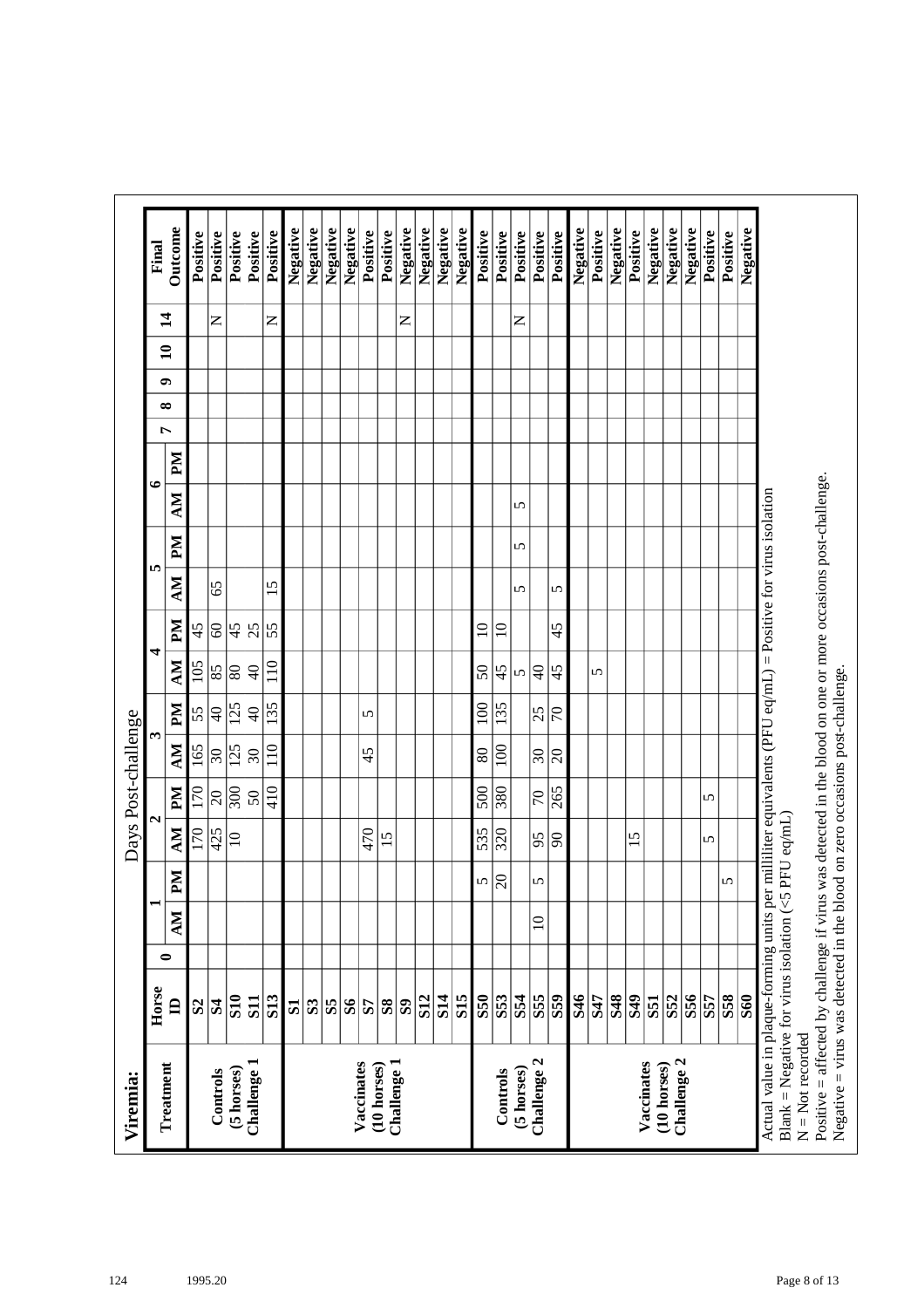| <b>Study Type</b>        | Safety                                                                      |
|--------------------------|-----------------------------------------------------------------------------|
| <b>Pertaining to</b>     | All fractions                                                               |
| <b>Study Purpose</b>     | To demonstrate safety in pregnant mares under field conditions at           |
|                          | two different test sites                                                    |
| <b>Product</b>           | Two intramuscular doses, given 16-28 days apart. 54 pregnant mares          |
| <b>Administration</b>    | were injected with placebo and 325 pregnant mares were vaccinated           |
|                          | with test product.                                                          |
| <b>Study Animals</b>     | Three hundred seventy-nine pregnant mares at two locations were             |
|                          | included in the study. The mares were confirmed to be pregnant by           |
|                          | serum hormonal evaluation on the day of the first vaccination.              |
| <b>Challenge</b>         | Not applicable                                                              |
| <b>Description</b>       |                                                                             |
| <b>Interval observed</b> | $1st$ and $2nd$ trimester: Mares observed immediately after vaccination     |
| after vaccination        | and daily for overall health and for abortion. Resulting foals were         |
|                          | observed daily for 7 days following birth.                                  |
|                          | 3 <sup>rd</sup> trimester: Mares observed immediately after vaccination and |
|                          | daily for overall health and for abortion. Resulting foals were             |
|                          | observed daily for 30 days following birth.                                 |
| <b>Results</b>           | Results shown on next page                                                  |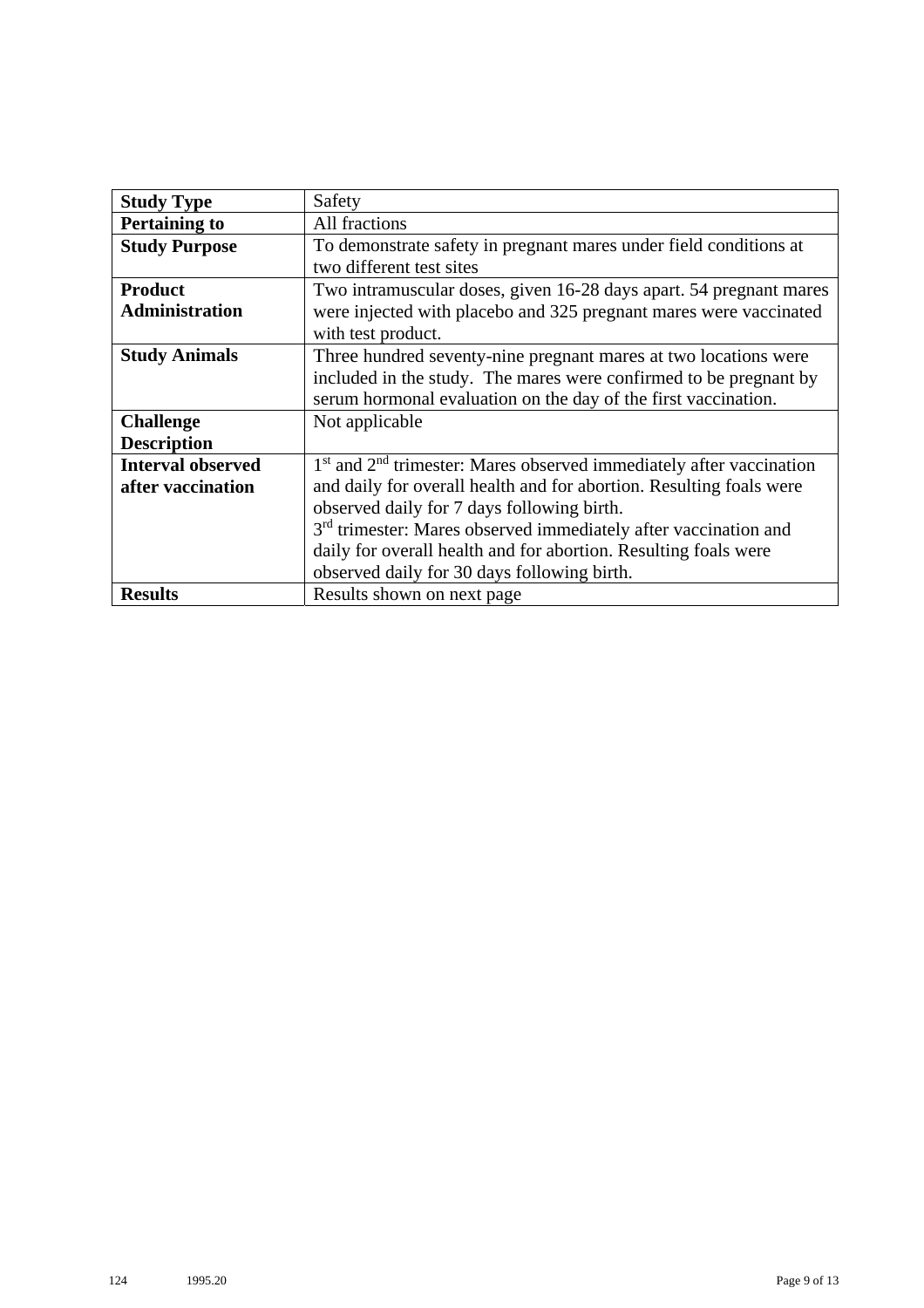| <b>Results</b>            | <b>Study 2013-PM-1009</b>                              |                                                                             |          |                              |                              |                            |                                                                                     |
|---------------------------|--------------------------------------------------------|-----------------------------------------------------------------------------|----------|------------------------------|------------------------------|----------------------------|-------------------------------------------------------------------------------------|
|                           | <b>North Dakota Site:</b>                              |                                                                             |          |                              |                              |                            |                                                                                     |
|                           | Group                                                  | <b>Vaccinated</b>                                                           |          |                              | <b>Confirmed</b><br>Pregnant | Foals                      | <b>Parturition</b><br>Rate                                                          |
|                           | $1st$ trimester/<br>product                            | 143                                                                         |          | 127                          |                              | 114                        | 90%                                                                                 |
|                           | 1st trimester/<br>placebo                              | 59                                                                          |          | 54                           |                              | 49                         | 91%                                                                                 |
|                           | $2nd$ trimester/<br>product                            | 6                                                                           |          | 6                            |                              | 6                          | 100%                                                                                |
|                           | $3rd$ trimester/<br>product                            | 140                                                                         |          | 117                          |                              | 117                        | 100%                                                                                |
|                           | Total-<br>all animals                                  | 348                                                                         |          | 304                          |                              | 286                        | 94%                                                                                 |
|                           | Total-                                                 | 289                                                                         |          | 250                          |                              | 237                        | 95%                                                                                 |
|                           | product only<br>Total-                                 | 59                                                                          |          | 54                           |                              | 49                         | 91%                                                                                 |
|                           | placebo only                                           |                                                                             |          |                              |                              |                            |                                                                                     |
|                           | <b>Study 2013-PM-1009</b><br>Misssouri Site:           |                                                                             |          |                              |                              |                            |                                                                                     |
|                           | Group                                                  | <b>Vaccinated</b>                                                           |          | <b>Confirmed</b><br>Pregnant |                              | <b>Foals</b>               | <b>Parturition</b><br>Rate                                                          |
|                           | $20113^{rd}$<br>trimester                              | 5                                                                           |          | 5                            |                              | 5                          | 100%                                                                                |
|                           | $20121$ st<br>trimester                                | $\mathbf{1}$                                                                |          | $\mathbf{1}$                 |                              | $\mathbf{1}$               | 100%                                                                                |
|                           | 2012 2 <sup>nd</sup><br>trimester                      | $\overline{53}$                                                             |          | 43                           |                              | 39                         | 91%                                                                                 |
|                           | 2012 3rd                                               | 26                                                                          |          | 26                           |                              | 25                         | 96%                                                                                 |
|                           | trimester<br>Total-<br>product                         | 85                                                                          |          | 75                           |                              | 70                         | 93%                                                                                 |
|                           | <b>Study 2014-PM-1009</b><br><b>North Dakota Site:</b> |                                                                             |          |                              |                              |                            |                                                                                     |
|                           | Group                                                  | <b>Vaccinated</b>                                                           | Pregnant | <b>Confirmed</b>             | Foaled                       | <b>Parturition</b><br>Rate | <b>Foals</b><br><b>Survived to</b><br>End of<br><b>Observation</b><br><b>Period</b> |
|                           | 2 <sub>nd</sub><br>trimester                           | 52                                                                          | 52       |                              | 52                           | 100%                       | $51*$                                                                               |
|                           | vaccinated<br>3rd<br>trimester<br>vaccinated           | 69                                                                          | 69       |                              | $67**$                       | 97.1%                      | 67                                                                                  |
|                           | cooperator.                                            | ** One mare died due to causes other than vaccination, as affirmed by study |          |                              |                              |                            | *Lost foal affirmed by study cooperator to be due to causes other than vaccination. |
|                           |                                                        | All other foals were normal and healthy                                     |          |                              |                              |                            |                                                                                     |
| <b>USDA Approval Date</b> | September 12, 2014                                     |                                                                             |          |                              |                              |                            |                                                                                     |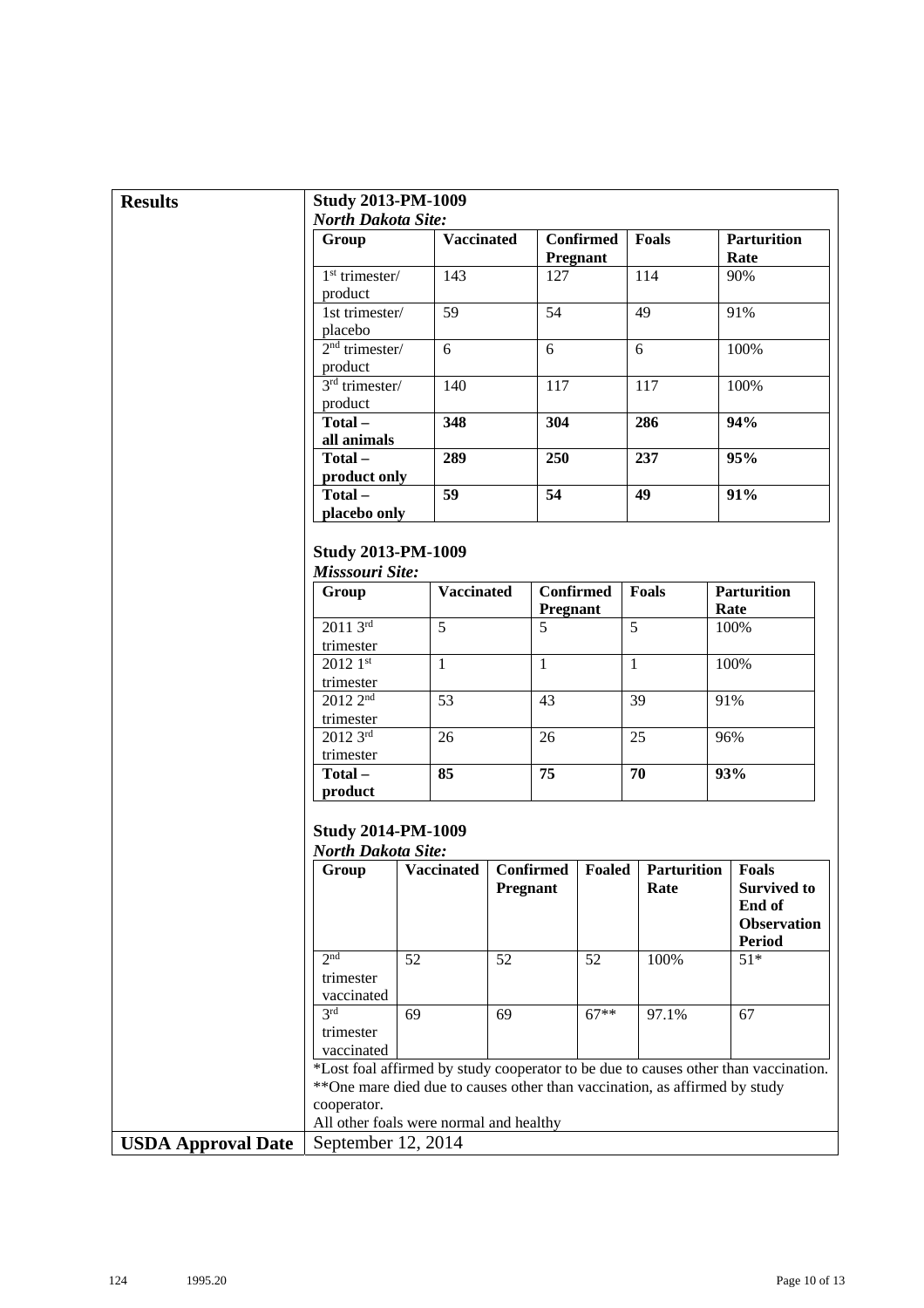| <b>Study Type</b>     | Safety              |                                                               |                                                                                                                                                                                                                                                                                                                                                                                   |                                      |                                                                                        |                   |                                                        |
|-----------------------|---------------------|---------------------------------------------------------------|-----------------------------------------------------------------------------------------------------------------------------------------------------------------------------------------------------------------------------------------------------------------------------------------------------------------------------------------------------------------------------------|--------------------------------------|----------------------------------------------------------------------------------------|-------------------|--------------------------------------------------------|
| <b>Pertaining to</b>  | All fractions       |                                                               |                                                                                                                                                                                                                                                                                                                                                                                   |                                      |                                                                                        |                   |                                                        |
| <b>Study Purpose</b>  |                     |                                                               | To demonstrate safety under field conditions                                                                                                                                                                                                                                                                                                                                      |                                      |                                                                                        |                   |                                                        |
| <b>Product</b>        |                     |                                                               | Two doses, administered intramuscularly $3 - 4$ weeks apart                                                                                                                                                                                                                                                                                                                       |                                      |                                                                                        |                   |                                                        |
| <b>Administration</b> |                     |                                                               |                                                                                                                                                                                                                                                                                                                                                                                   |                                      |                                                                                        |                   |                                                        |
| <b>Study Animals</b>  |                     |                                                               | 556 horses, including 438 foals between 2 months and approximately 1 year                                                                                                                                                                                                                                                                                                         |                                      |                                                                                        |                   |                                                        |
|                       | of age              |                                                               |                                                                                                                                                                                                                                                                                                                                                                                   |                                      |                                                                                        |                   |                                                        |
| <b>Challenge</b>      | Not applicable      |                                                               |                                                                                                                                                                                                                                                                                                                                                                                   |                                      |                                                                                        |                   |                                                        |
| <b>Description</b>    |                     |                                                               |                                                                                                                                                                                                                                                                                                                                                                                   |                                      |                                                                                        |                   |                                                        |
| <b>Interval</b>       | Not applicable      |                                                               |                                                                                                                                                                                                                                                                                                                                                                                   |                                      |                                                                                        |                   |                                                        |
| observed after        |                     |                                                               |                                                                                                                                                                                                                                                                                                                                                                                   |                                      |                                                                                        |                   |                                                        |
| challenge             |                     |                                                               |                                                                                                                                                                                                                                                                                                                                                                                   |                                      |                                                                                        |                   |                                                        |
| <b>Results</b>        | second vaccination. |                                                               | Horses were observed at least daily following each vaccination, until<br>resolution of any observed reactions. Observations ended 14 days after the                                                                                                                                                                                                                               |                                      |                                                                                        |                   |                                                        |
|                       |                     |                                                               | There were no systemic reactions observed at any of the sites. One horse died<br>from causes affirmed by licensee not associated with vaccination.                                                                                                                                                                                                                                |                                      |                                                                                        |                   |                                                        |
|                       | $0 = No$ reaction   |                                                               | Scoring Method for Injection Site Reactions:<br>$1 =$ Localized swelling at or near the injection site which is not visible;<br>detectable only by palpation. Not painful.<br>$2 =$ Localized visible swelling at or near the injection site. Not painful.<br>$3 =$ Localized visible swelling at or near the injection site. Raised,<br>circumscribed and painful when palpated. |                                      |                                                                                        |                   |                                                        |
|                       | <b>Site</b>         | <b>Total</b><br><b>Number</b><br><b>Of</b><br><b>Vaccinat</b> | Local injection site reactions are summarized below across the sites:<br><b>Number Of</b><br><b>Vaccinates</b><br><b>Administere</b>                                                                                                                                                                                                                                              |                                      | <b>Vaccinates With</b><br><b>Transient</b><br><b>Injection Site</b><br><b>Swelling</b> |                   | <b>Number Of</b><br><b>Normal</b><br><b>Vaccinates</b> |
|                       |                     | es                                                            | d 2 doses                                                                                                                                                                                                                                                                                                                                                                         | After                                | After                                                                                  | After             | After                                                  |
|                       |                     |                                                               |                                                                                                                                                                                                                                                                                                                                                                                   | $1st$ dose<br>3                      | $2nd$ dose<br>9                                                                        | $1st$ dose        | $2nd$ dose                                             |
|                       | Missouri            | 315                                                           | 314                                                                                                                                                                                                                                                                                                                                                                               | $(1.0\%)$                            | $(2.9\%)$                                                                              | 312<br>$(99.0\%)$ | 305<br>$(97.1\%)$                                      |
|                       |                     |                                                               |                                                                                                                                                                                                                                                                                                                                                                                   |                                      | $\overline{2}$                                                                         | 109               | 108                                                    |
|                       | Oklahoma            | 110                                                           | 110                                                                                                                                                                                                                                                                                                                                                                               | $(0.9\%)$                            | $(1.8\%)$                                                                              | $(99.1\%)$        | (98.2%)                                                |
|                       | Texas               | 131                                                           | 131                                                                                                                                                                                                                                                                                                                                                                               | $\Omega$<br>$(0\%)$                  | $\boldsymbol{0}$<br>$(0\%)$                                                            | 131<br>$(100\%)$  | 131<br>$(100\%)$                                       |
|                       | <b>Total</b>        | 556                                                           | 555                                                                                                                                                                                                                                                                                                                                                                               | $\overline{\mathbf{4}}$<br>$(0.7\%)$ | 11<br>$(2.0\%)$                                                                        | 552<br>$(99.3\%)$ | 544<br>$(98.0\%)$                                      |
|                       |                     |                                                               | Results from each site are summarized on the following page.                                                                                                                                                                                                                                                                                                                      |                                      |                                                                                        |                   |                                                        |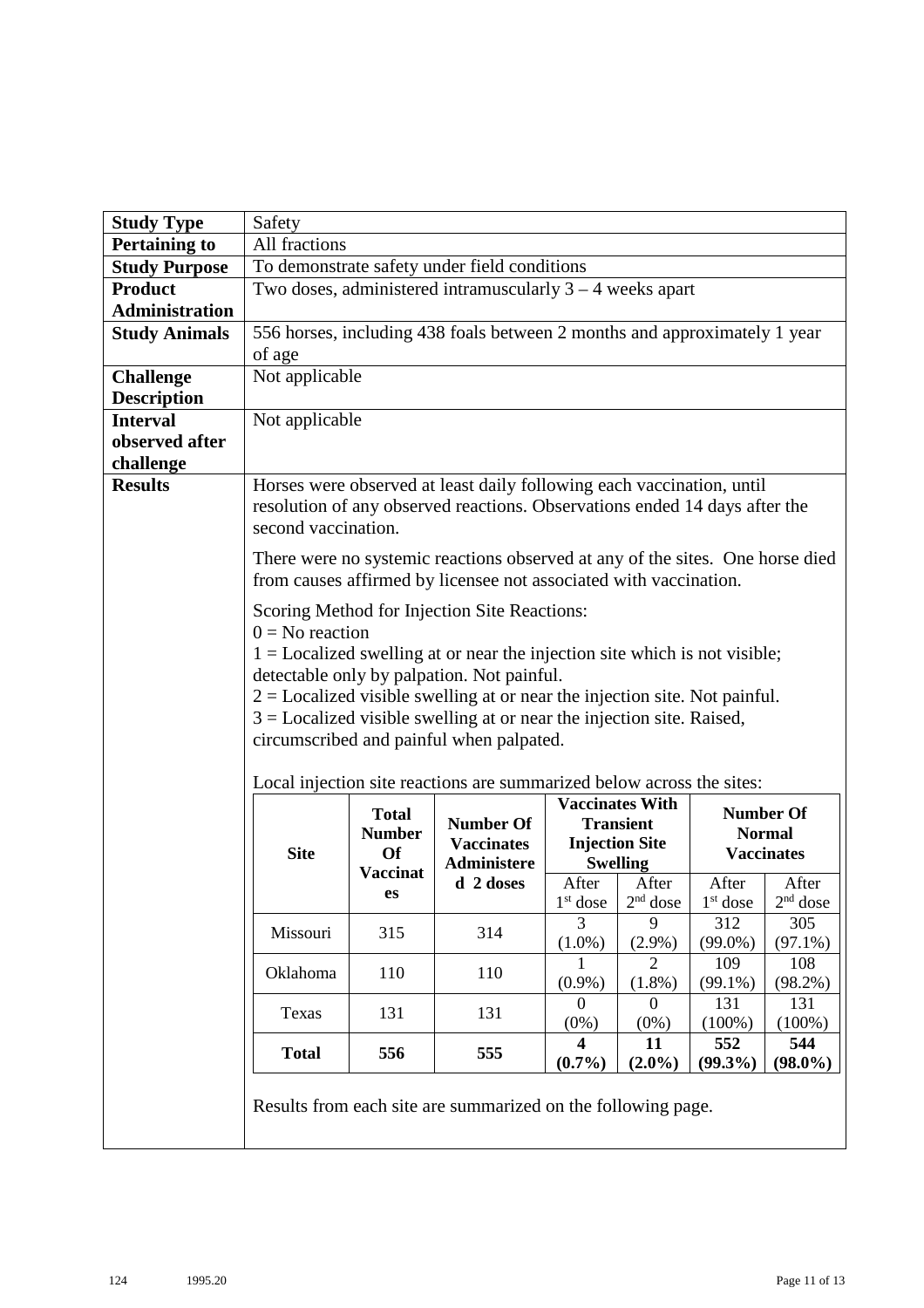| <b>Summary</b> | <b>Number Of</b>  | <b>Number Of</b><br><b>Vaccinates</b> | <b>Vaccinates With</b><br><b>Transient Injection</b><br><b>Site Swelling</b> |                     | <b>Number Of Normal</b><br><b>Vaccinates</b> |                     |
|----------------|-------------------|---------------------------------------|------------------------------------------------------------------------------|---------------------|----------------------------------------------|---------------------|
| Age            | <b>Vaccinates</b> | <b>Administered</b><br>2 doses        | After<br>$1st$ dose                                                          | After<br>$2nd$ dose | After<br>$1st$ dose                          | After<br>$2nd$ dose |
| 2-4 months     | 55                | 55                                    | $\Omega$                                                                     |                     | 55                                           | 55                  |
| 5-7 months     | 8                 | 8                                     | $\theta$                                                                     | $\Omega$            | 8                                            | 8                   |
| 8-11 months    |                   |                                       | $\Omega$                                                                     | $\Omega$            |                                              |                     |
| 1 year         | 170               | 170                                   | -1                                                                           | $\overline{2}$      | 169                                          | 168                 |
| $\geq$ 2 years | 81                | 80                                    | 2                                                                            | $\tau$              | 79                                           | 73                  |
| <b>Total</b>   | 315               | 314                                   | 3                                                                            | 9                   | 312                                          | 305                 |

| Horse No. | Aœ              | <b>Reaction Description</b>                                                   |   | Injection # Day Score Resolution Day |
|-----------|-----------------|-------------------------------------------------------------------------------|---|--------------------------------------|
| 10        | 11 v            | Swelling on day 3, 5.5 cm x 2.25 cm x 5mm                                     |   |                                      |
| 22        | 8ν              | Swelling on day 3, 12 cm circle, raised 1.5 cm, painful,                      |   |                                      |
| 129       | 1٧              | Swelling on day 3, 2.3 cm circle, raised 4 mm, painful but no heat            |   |                                      |
| 183       | 1 v             | Swelling on day 7, raised lesion 1.5 cm circle, height 0.2 cm                 |   | 14                                   |
| 183       | 1 v             | Swelling on day 1, 3 cm lesion, not raised but palpalble                      |   | 3                                    |
| 222       | 9ν              | Swelling on day 3, 6 cm x 7 cm x 1.2 cm, raised lesion hard and painful       |   |                                      |
| 266       | 10 v            | Swelling localized in several places unsure if related to vaccine             |   |                                      |
| 266       | 10v             | Swelling small palpapable mass $\sim$ 2 cm size, still present day 3 no worse |   |                                      |
| 271       | 13 v            | Swelling 5cm circle, raised 5 mm, solid and painful                           |   |                                      |
| 288       | 8γ              | Swelling < $2 \text{ cm}$ , raised lesion $\sim$ 1 mm deep                    | ٩ |                                      |
| 288       | 8ν              | Swelling $\sim$ 8.5 cm circle raised $\sim$ 1.3 cm, painful, not hot to touch |   |                                      |
| 300       | 10 <sub>V</sub> | Swelling 6 cm circle, solid swelling not painful                              |   |                                      |

## Oklahoma Site:

| <b>Summary</b> | <b>Number Of</b><br><b>Vaccinates</b> | <b>Number Of</b><br><b>Vaccinates</b><br><b>Administered</b> |                     | <b>Vaccinates With</b><br><b>Transient Injection</b><br><b>Site Swelling</b> |                     | <b>Number Of Normal</b><br><b>Vaccinates</b> |
|----------------|---------------------------------------|--------------------------------------------------------------|---------------------|------------------------------------------------------------------------------|---------------------|----------------------------------------------|
| Age            |                                       | 2 doses                                                      | After<br>$1st$ dose | After<br>$2nd$ dose                                                          | After<br>$1st$ dose | After<br>$2nd$ dose                          |
| 4-6 months     | 49                                    | 49                                                           |                     |                                                                              | 48                  | 48                                           |
| 1 year         | 25                                    | 25                                                           |                     |                                                                              | 25                  | 24                                           |
| $\geq$ 2 years | 36                                    | 36                                                           |                     | 0                                                                            | 36                  | 36                                           |
| <b>Total</b>   | 110                                   | 110                                                          |                     |                                                                              | 109                 | 108                                          |

Horse No. Age **Reaction Description** Injection # Day Score Resolution Day Swelling redness painful injection area 6 cm in diameter, reaction subsided in 19-A  $4<sub>m</sub>$ 10 days  $\overline{7}$  $\mathbf 3$  $17$  $\ddot{\text{1}}$  $\mathbf 2$ 33-A  $5m$ Small swelling, 3 cm diameter, subsided in 3 days  $\boldsymbol{2}$  $\mathbf{1}$ 4 Mid-sized swelling, 5 cm diameter, reduced to 2.5 cm in 6 days; small, hard 2 43 1 y Study End  $\mathbf 2$  $\mathbf 2$ cm at 10 days, probable subcutaneous leakage  $\mathbf{1}$